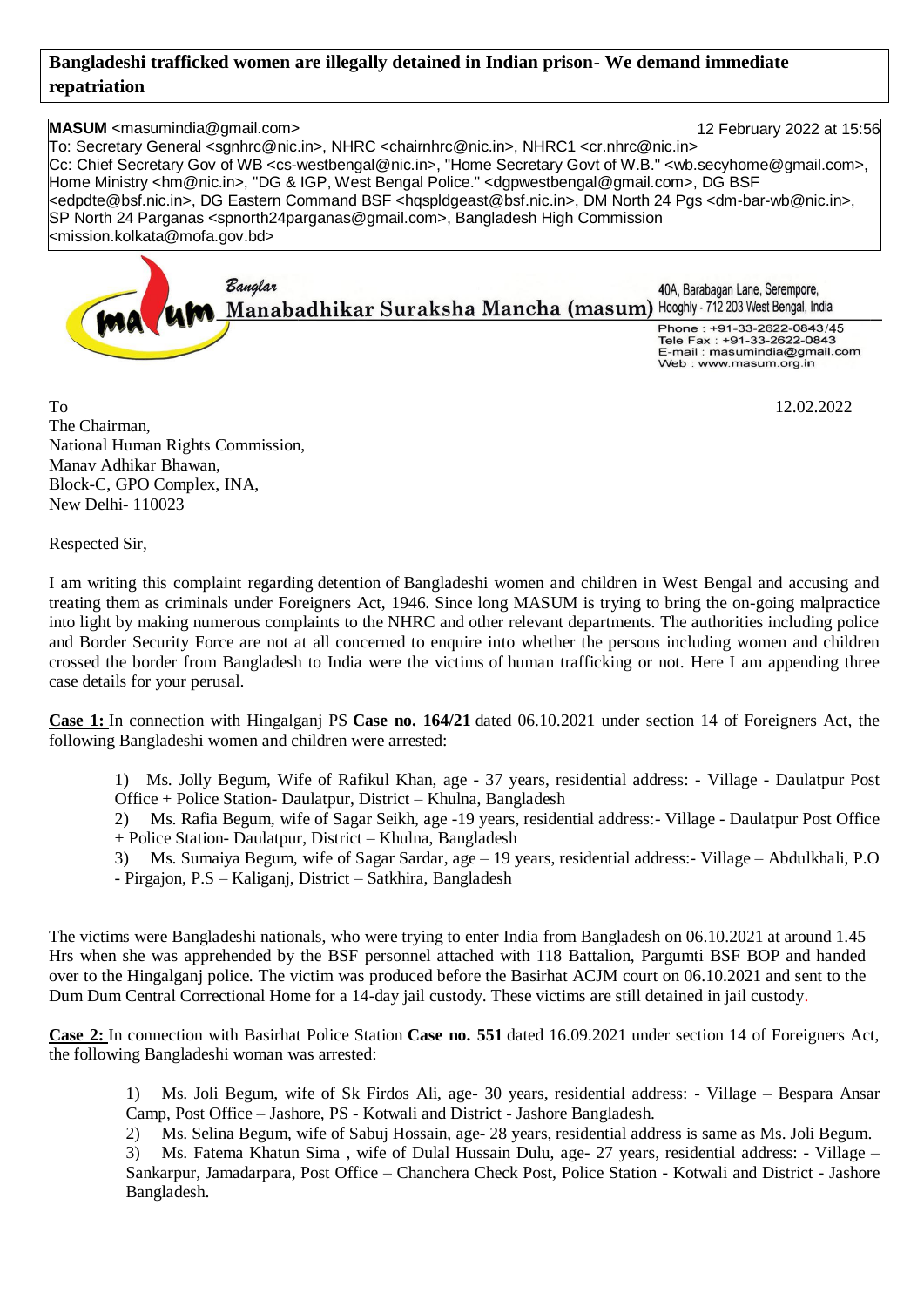The victims came to India from Bangladesh on 16.09.2021 at around 03.15 Hrs. in search of job but they were apprehended by the police personnel of Baduria Police Station . The victim was produced before the Basirhat ACJM court on 19.09.2021 and sent to the Dum Dum Central Correctional Home for a 14-day jail custody.

**Case 3:** In connection with Swarupnagar Police Station **Case no. 172/2021** dated 17.03.2021 under section 14 of Foreigners Act, the following Bangladeshi woman was arrested:

> 1) Ms. Salma Begum, daughter of Late Jahangir Mian, age- 27 years, residential address: - Village – Chitaganj Road, Post Office – Sanarpar, PS - Siddirganj and District - Narayanganj, Bangladesh. 2) Ms. Sarna Akhtar, daughter of Jahangir Alam, age- 22 years, residential address- village-Chowdhurypara, Post Office- Sidirganj, Police Station- Sitirganj, District- Narayanganj, Bangladesh

The victim came to India from Bangladesh on 17.03.2021 at around 6.30 Hrs. in search of job but she was apprehended by the BSF personnel attached with 153 Battalion, Ghojadanga BSF BOP and handed over to the Basirhat police. The victim was produced before the Basirhat ACJM court on 17.03.2021 and sent to the Dum Dum Central Correctional Home for a 14-day jail custody.

Our fact finding reveals that the arrested Bangladeshi women and children entered India for the purpose of working in India as they are terribly poverty-stricken people with no jobs in Bangladesh. In several other instances they also enter India for the purpose of medical treatment as there are limited facilities in Bangladesh. Most of them work as domestic helper, construction worker and hotel workers in various locations of India. The victims are either trying to enter India through the border or return to their home in Bangladesh with the help of local touts, involved in cross border illegal movements (both side of the border), when they are being arrested by the Border Security Force (BSF) personnel. These touts / middlemen / *DHURS* are operating in connivance with border guards of both sides, India and Bangladesh. The Bangladeshi persons arrested were treated as accused under the Foreigners Act and no attempt is being taken up by the police or the concerned court to ascertain whether they were the victims of human trafficking or not. Such approach of the criminal justice system is against the advisory issued by the Government of India vide office memorandum No. 14051/14[/2011-F.VI](http://2011-f.vi/) of Ministry of Home Affairs (Foreigners Division) Government of India Dated 1st May, 2012 clearly states as *"(IV) it is seen that in general, the foreign victims of human trafficking are found without valid passport or visa. If, after investigation, the woman or child is found to be a victim, she should not be prosecuted under the Foreigners Act. If the investigation reveals that she did not come to India or did not indulge in crime out of her own free will, the State Government / UT Administration may not file a charge sheet against the victim. If the charge sheet has already been filed under the Foreigners Act and other relevant laws of the land, steps may be taken to withdraw the case from prosecution so far as the victim is concerned. Immediate action may be taken to furnish the details of such victims to the Ministry of External Affairs (Consular Division), Patiala House, New Delhi so as to ensure that the person concerned is repatriated to the country of her origin through diplomatic channels" and (v) During the interim period, pending repatriation, the victim may be taken care of in an appropriate children's home, or "Ujjawala" home or appropriate shelter home either of the State Government concerned or of any NGO aided by the Government of India / State Government.'*

I hereby want to recall the Memorandum of Understanding signed by India and Bangladesh on bilateral cooperation to prevent human trafficking in women and children; signed by both countries on 30 May 2015.

I also want to mention that State agencies should pay respect to Constitution of India, in Article 51(c).

The present complaint reflects that the law enforcing agency by arresting the above stated persons and implicating them under the Foreigners Act as accused persons acted mechanically without giving any importance to legitimate entitlements of those arrested persons.

The incidents are not only violating the advisory of Government of India but in violation of Goal Number 16 of Sustainable Development Goals of UN, Government of India is a party to set the goals and obliged to adhere the same.

Under the circumstances I would request your authority to intervene in this present complaint and consider the following demands of justice for the victims: -

The whole matter must be investigated by one neutral investigating authority.

The concerned authority must be directed to hold an inquiry in compliance with the advisory issued by the Government of India vide office memorandum No. 14051/14[/2011-F.VI](http://2011-f.vi/) of Ministry of Home Affairs (Foreigners Division) Government of India Dated 1st May, 2012 and pending the inquiry the victim women and children must not be treated as accused.